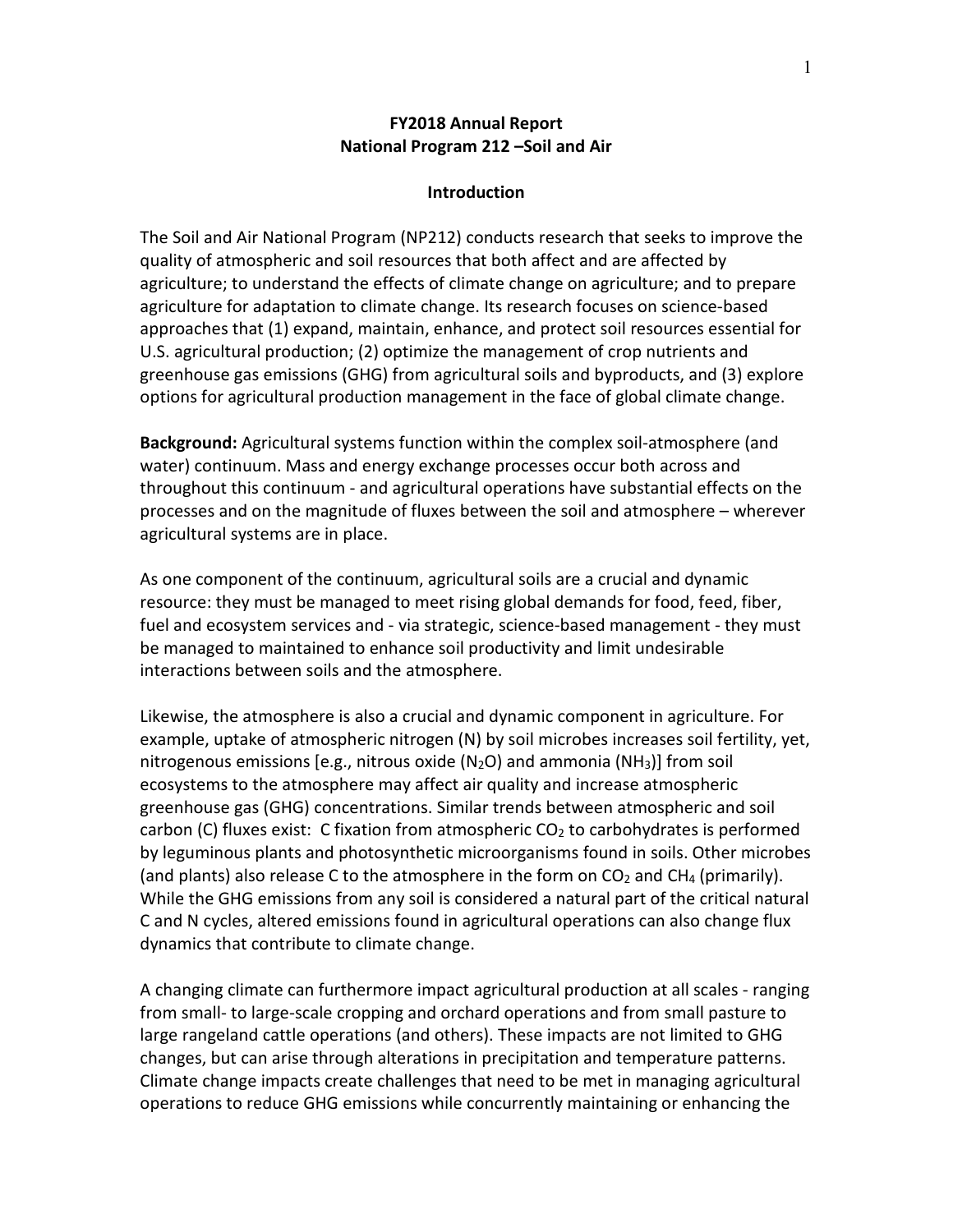productivity of their underlying soil resources. These changes also present new opportunities for agricultural production research and strategy development and for investigation of new approaches to enhance soil quality and to holistically mange the soil-air continuum.

The variability of the atmosphere, soils, and plants, and the complexity of interactions among these systems require collaborations by ARS scientists conducting NP212 research. Formal and informal Cross Location Research (CLR) projects including the Greenhouse gas Reduction through Agricultural Carbon Enhancement network (GRACEnet), Resilient Economic Agricultural Production (REAP), a number of CLR soil microbiome research efforts, and field campaigns focused on air quality and remote sensing of soil moisture are successful examples. Synthesis and integration of information, including sources outside NP212, by CLR projects increases the utility and impact of ARS research. Efficient assimilation of data from NP212 projects into existing and future collaborative data bases will enhance synthesis and integration analyses and expand research opportunities.

**Activities and Impact:** During FY 2018, NP212 had 89 full-time scientists working at 23 locations across the U.S. who were actively engaged in 23 ARS-appropriated projects and 111 cooperative research projects.

The quality and impact of NP 212 research was further evidenced in FY 2018 by the following:

- 189 refereed journal articles published;
- two new patent applications and one new invention disclosure submitted; and
- six new material transfer agreements with stakeholders

In FY 2018, NP 212 scientists participated in research collaborations with scientists in Australia, Belgium, Brazil, Cambodia, Canada, China, Congo (Democratic), Egypt, Ethiopia, Finland, Germany, Ireland, Italy, Mexico, Netherlands, New Zealand, Northern Ireland, Philippines, South Korea, Spain, Sweden, United Kingdom, and Uruguay.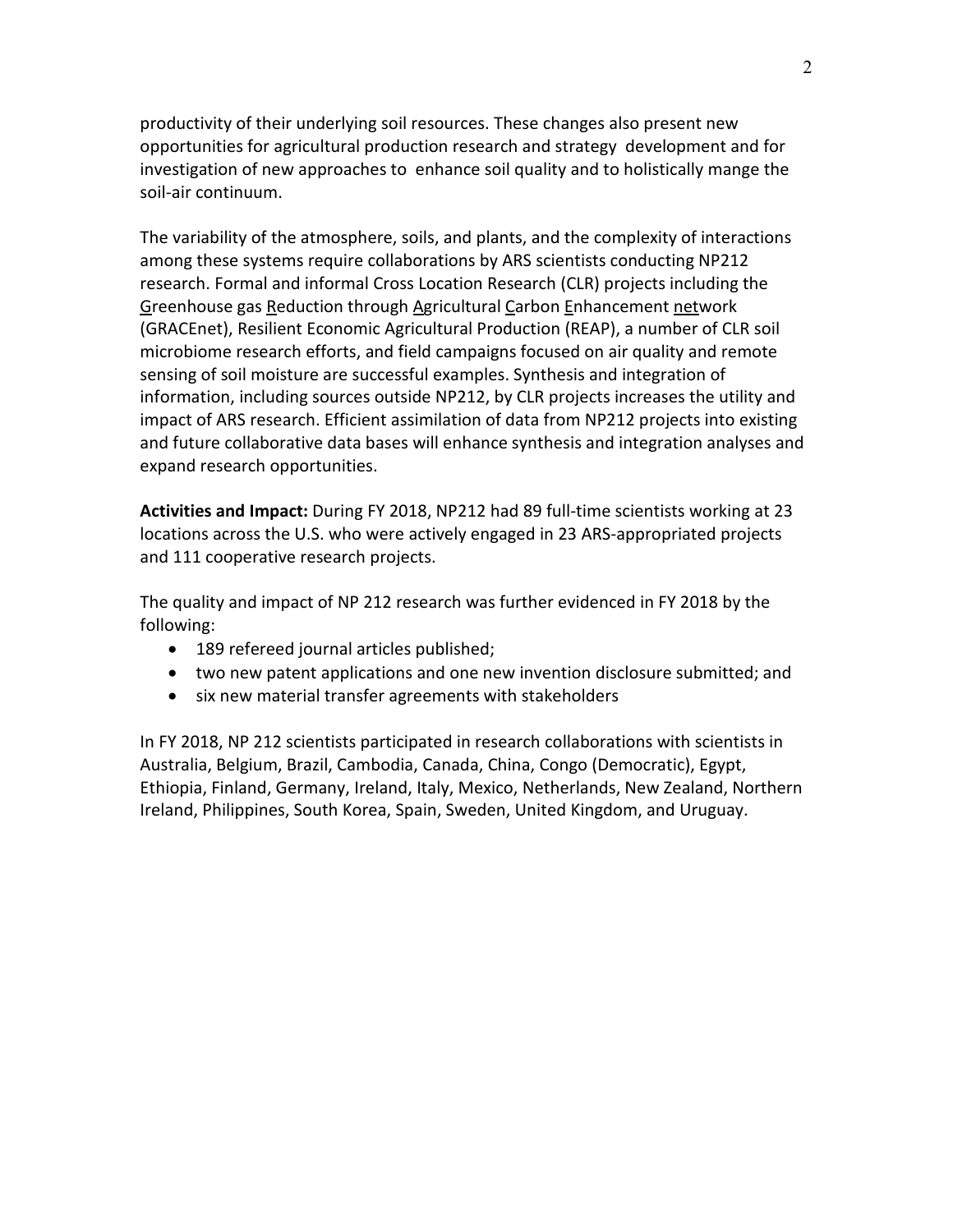## **Significant Accomplishments for FY2018**

The following sections summarize significant and high impact research results that address the three specific components of the FY 2016-2020 action plan for NP212. Many of the programs summarized for FY2018 include significant domestic and international collaborations with both industry and academia. These collaborations provide extraordinary opportunities to leverage funding and scientific expertise for USDA - ARS research by rapidly disseminating technology, which enhances the impact of ARS research programs.

## **Component 1. Management and stewardship of soil resources**

The first component of the Soil and Air National Program is: "Management and stewardship of soil resources" and research in this component focuses on research and development of management approaches that promote agricultural soil fertility and sustainability – that promote "healthy" soils that together provide tools for good stewardship of our nation's soils. While difficult to quantitatively define "healthy" soils, they are considered to be ones that are managed to maintain and even improve their agricultural sustainability, productivity and resilience to both disturbances and diseases. Healthy soils are key to continued and future agricultural productivity. In addition to being productive, resistant to disease, and sustainable, healthy soils also have features that enable them to resist external fluctuations (e.g., climatic disturbances, invasive pests) that would negatively affect a less "healthy" soil. Specifically, health soils are managed to be richer for crop and animal production and resistant and resilient to extreme climatic events (e.g., droughts, intensive precipitation, and higher and lower temperatures). These climatic events are of emerging importance, because they are increasing in frequency and intensity, and adversely affect both agricultural productivity and soil resources. In addition, healthy soils can moderate problems arising from either wind or water erosion, owing to erosion's impact on current and future production. The Soil and Air national program builds on the foundational discoveries and agricultural management efforts that have been recently developed to protect soil. For example, in some settings, tillage and the lack of cover cropping or cover residue contribute to offsite transport of soil particles, and therefore reduced tillage or no-till research, along with extensive cover crop research conducted by NP212 scientists has had fundamental impacts on reducing erosion. Finally, soil compaction, soil acidification, and buildup of salts also contribute to soil degradation, and NP212 scientists conduct research to address these by investigating the positive impacts of, for example, cover cropping and biochar amendments. By conducting research that examines and establishes approaches for soils to be productive, resistant to disease, sustainable and more resilient to climate change –Soil and Air scientists are improving the ability of our agricultural soils to perform even under a wide range of disturbances.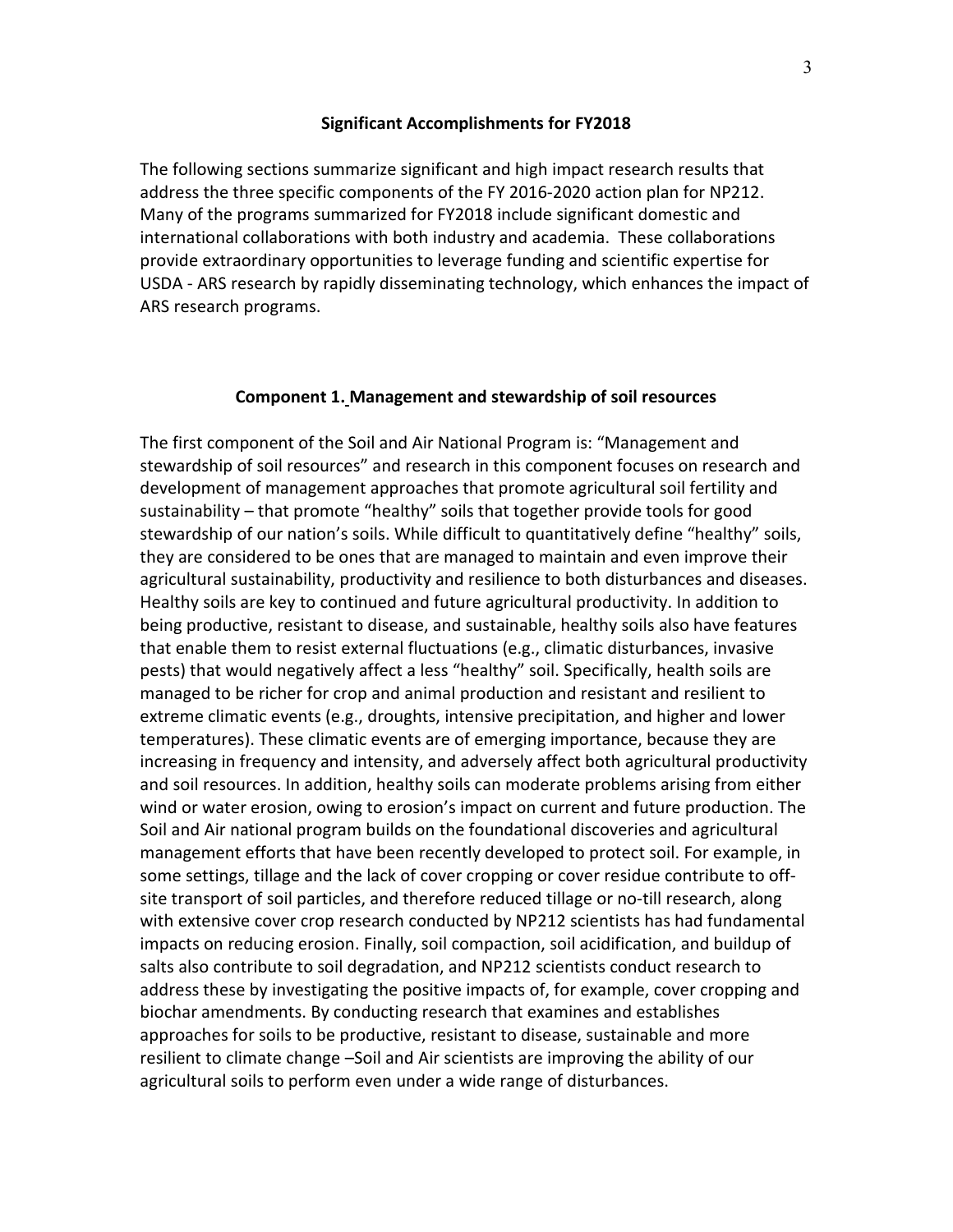#### **Selected Accomplishments**

*Nitrous oxide emissions are likely to increase in a warmer world.* Emissions of nitrous oxide  $(N_2O)$  from fertilized soil in crop fields are an indicator that nitrogen is not being used efficiency by the crops, which increases farming production costs and has negative environmental effects.  $N_2O$  is also a potent greenhouse gas that is involved in ozone depletion. A key question to understand is how  $N_2O$  emissions will respond to expected changes in global climate. ARS scientists in St. Paul, Minnesota investigated this question using a 6-year data set of  $N_2O$  emission data in conjunction with a mathematical model to estimate regional  $N_2O$  emissions within the U.S. Corn Belt. Annual  $N_2O$  emissions were found to be highly sensitive to climatic variations; in the warmest spring (2012), more than 7 percent of the nitrogen applied was emitted as  $N_2O$ , nearly double the expected rate. Factoring in expected trends in climate change and nitrogen fertilizer use, regional  $N_2O$  emissions are projected to substantially exceed previous projections in the coming decades. This represents an additional challenge to the already difficult task of reducing  $N_2O$  emissions and other nitrogen losses from agricultural production systems.

*A holistic method to study soil health and sustainability.* Characterization of key microbial and plant chemicals (metabolites) in soil contributes to our understanding of how the soil and its microbial communities influence and are affected by agricultural management practices. This information is critical for enabling productive, sustainable agriculture. ARS scientists in Beltsville, Maryland, optimized a method to increase the number of metabolites of interest (e.g., indicative of key soil function or state) that can be extracted from soil. In addition, a creative modification of the extraction method allowed the scientists to isolate and analyze distinct biologically important lipids that can be used to characterize the microbial composition of the soil. These tools provide scientists and stakeholders with a better way to improve the process of metabolite analysis – one that saves time, reduces costs, and enables the characterization of soil microbial communities. This research represents a cutting-edge advance in metabolomic analysis of soils and is expected to lead to better soil health management practices.

*Remote sensing provides farmers with information for better agronomic practices.* Precision farming is an advanced method of managing farms that in some instances uses measurements of variation within a field to determine the rates at which fertilizers and agrochemicals should be applied. Satellite information can be a source of this information, but farmers need timely and reliable information about their fields. Frequent satellite imagery at high-spatial resolution would be ideal for monitoring vegetation and crop conditions at the sub-field scale but are not available. For example, Worldview satellites can provide 2-meter resolution images, but too much time—more than 7 days—elapses between measurements. The new Planet satellites, however, provide daily images, but at a coarser resolution. ARS scientists in Beltsville, Maryland, developed powerful data-fusion techniques that enable them to combine Worldview and Planet satellite images to produce daily, 2-meter resolution images. Three different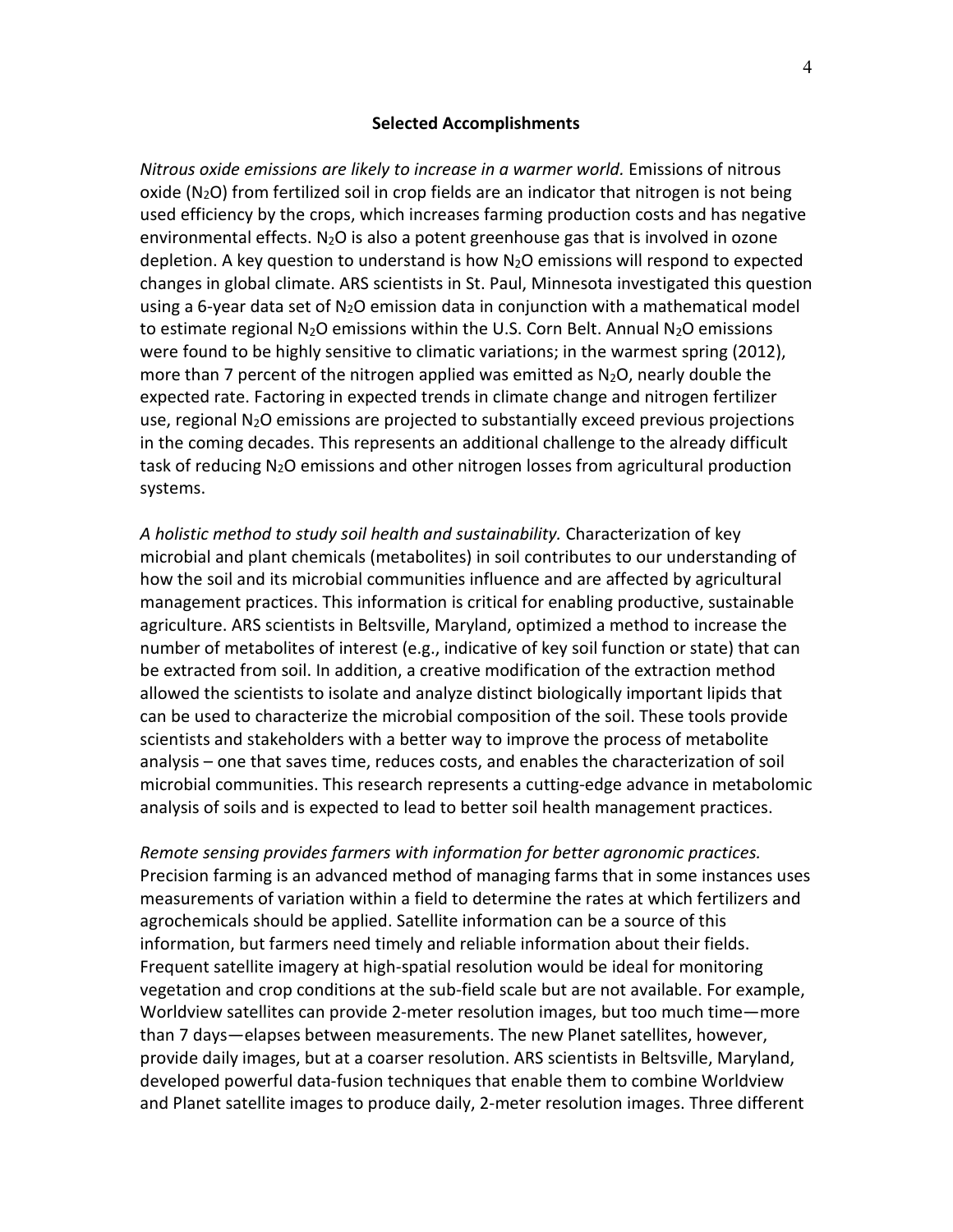data-fusion techniques were compared; all three can generate high-quality images and have comparable performance over different landscapes. Generation of daily highresolution images at the sub-field scale will help individual farmers better manage their crops and enhance both production and environmental quality.

*Nitrogen Index helps farmers better manage fertilizer, save money, and protect the environment.* A problem faced by agricultural producers around the country and world is the proper use of nitrogen fertilizers. Agricultural system managers (e.g., farmers, landowners, government agencies) need data and information and tools to help them easily assess how their management decisions can increase the nitrogen use efficiency of crops - or conversely, how their management decisions result in the loss of necessary nitrogen from the soil. Version 4.5.1 of the Nitrogen Index was developed by ARS scientists in Ft. Collins, Colorado, to enable users to quickly conduct assessments of the effects of their management practices on nitrogen use efficiencies and to better manage their use of this important fertilizer. The index is now being used in California, Kentucky, South Dakota, Bolivia, Brazil, several Caribbean nations, Ecuador, Mexico, and other locations. Surveys conducted in 2016, 2017, and 2018 demonstrate that the index is in widespread use by farmers in many of these locations and has been downloaded or distributed more than 2,000 times by users in 65 countries and used by at least 4,500 farmers who manage more than 240,000 acres. The index is also used in academic settings, where it has served (and serves) as a teaching tool for over 1,500 undergraduate students and over 430 graduate students; in these settings, it has been downloaded by at least 560 professors, crop consultants, or other professionals. The Nitrogen Index is available free and can be downloaded through the ARS webpage.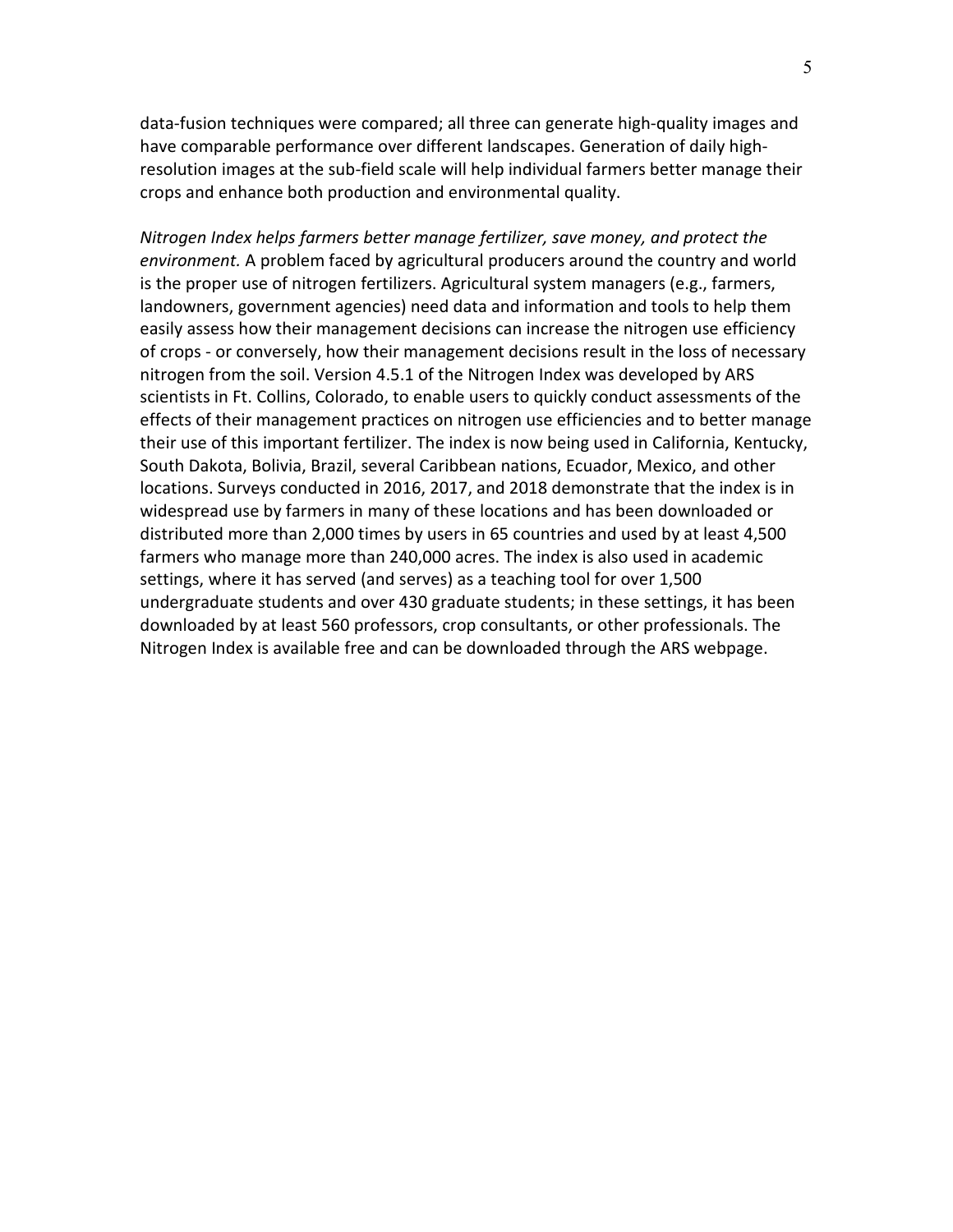#### **Component 2. Managing nutrients in agroecosystems**

The second component of the Soil and Air National Program Action Plan focuses on research and development to enable agricultural producers to optimize nutrient use in their agroecosystems. The development of such best nutrient management practices will ensure that producers can use optimal soil nutrient levels to meet the requirements of crops and forages. These management practices furthermore enable good economic returns, lead to higher sustainable yields, lower environmental impacts, and increase the sustainability of their operation's ecosystem services. For example, optimizing nitrogen and phosphorous inputs through efficient management practices is a critical component to balance increasing economic returns for land managers while at the same time, reducing losses of these agricultural pollutants into watersheds. Achieving this optimization requires more information about nutrient inputs and cycling from fertilizers, manures, composts, agricultural byproducts, cover crops, and other nutrient sources. Data from long- term nutrient management studies that incorporate crop varieties for a wide range of soil types and environments are essential. The efforts of the Soil and Air scientists focusing on these efforts will enable agricultural producers to optimize their use of nutrients, save money, and lower losses of expensive fertilizers to the environment.

### **Selected Accomplishments**

*Poultry litter significantly lowers production costs for biofuel production.* Under the Energy Independence and Security Act of 2007 and the Renewable Fuel Standard program, 36 billion gallons of biofuels must be produced annually by 2022, more than twice the level currently being produced. Temporal patterns of biofuel crop growth, composition, and nutrient removal affect the development of models for predicting optimal harvest times and nutrient inputs for large-scale, sustainable bioenergy production. ARS researchers in Fayetteville, Arkansas, completed a series of experiments that evaluated environmental aspects and economic feasibility relative to the cost of specific fertilizers needed to grow biofuel crop switchgrass in the mid-South. They found that poultry litter was less expensive than synthetic fertilizer for production, which lowered the break-even price for a user by nearly 50 percent per acre. The research team further developed models that would enable a user to predict both within-season changes in production and nutrient cycling. These models give users the ability to simulate productivity trade-offs, and the resulting information can be used for both economic and environmental analyses that lead to more sustainable bioenergy production.

*Microbial inoculants can reduce nitrous oxide emissions from nitrogen fertilizer application.* The loss of N2O is of concern not only because the loss of nitrogen from the soil means that plants cannot use it, but it is also a potential contributor to global warming. Over the past few decades,  $N_2O$  emissions related to agriculture have increased worldwide due to several factors, including increases in cultivated crop area,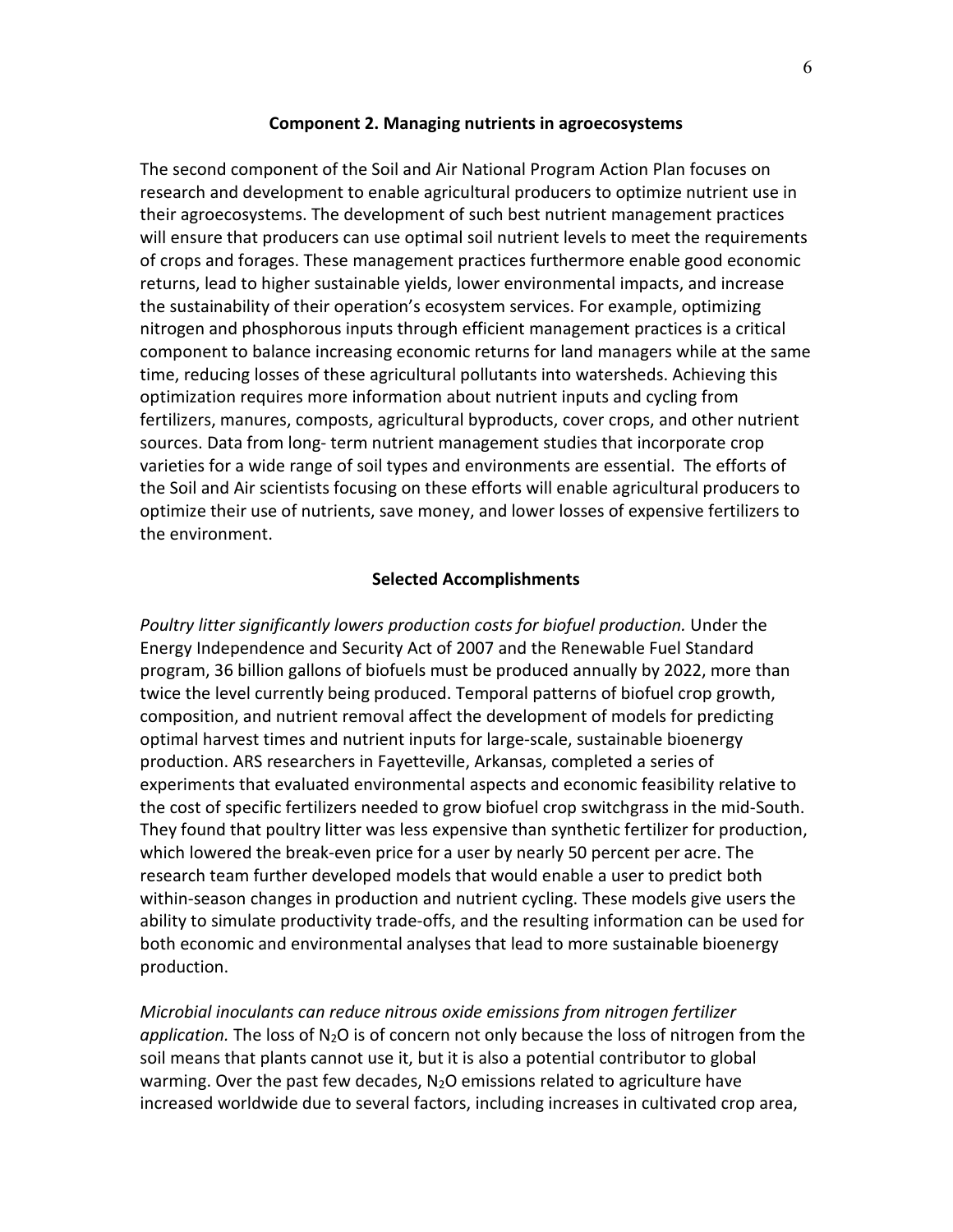excessive application of nitrogen fertilizers, and livestock production. But loss of  $N_2O$ from inorganic fertilizer is considered to be the largest contributor from agriculture as a whole. ARS researchers in Auburn, Alabama, have identified microbial inoculants that can improve both plant production and plant nutrient efficiency. Development of these microbial inoculants was conducted to reduce N2O losses that may arise from fertilizer nitrogen use. ARS research led to the discovery that specific combinations of soil microorganisms applied with fertilizer can reduce  $N_2O$  emissions, which was the basis of a new U.S. patent. The newly patented microbial inoculant will help reduce  $N_2O$ emissions from production agriculture and could lead to an income stream in the carbon trading market while reducing the effects of greenhouse gas emissions.

*Weather conditions affecting nitrous oxide emissions from beef cattle feed yards.* Nitrous oxide is a greenhouse gas that contributes to climate change. Owing to its high nitrogen content, manures in beef feed yards can be a major source of this  $N_2O$ . Whereas the effects of rainfall dynamics on  $N_2O$  emissions from manures have received much study, little is known about the effects of other variables such as temperature or temperature fluctuations. Scientists from ARS laboratories in Texas and Nebraska working with colleagues at Texas A&M AgriLife Research studied  $N_2O$  emissions after rainfall events at eight different manure temperatures that ranged from 41° to 115°F. These temperatures are representative of those encountered in beef production operations during winter and summer, respectively. After a rainfall,  $N_2O$  emissions increased with increasing temperature, and there was a sharp jump in emissions above 88°F. This information is relevant to animal production operations because air temperature is difficult to control in feeding pens. One practical recommendation for feedlot managers to reduce  $N_2O$  emissions is to keep feedlot pens dry, especially during the hot summer months.

*A newly developed tool provides accurate estimates of nitrate surface runoff.* The Soil Vulnerability Index (SVI), recently developed by the Natural Resources Conservation Service (NRCS), is a practical tool for identifying fields that have a high risk of nutrientrelated pollutant transport out of the farm landscape, by surface runoff and/or by leaching. ARS scientists from Beltsville, Maryland, tested the suitability of the SVI method on the Choptank River watershed that is found in Delaware and Maryland. Outputs from a computer simulation model, the Soil and Water Assessment Tool (SWAT), were compared to the SVI classification scheme. Results indicated that although the SVI method was less accurate at identifying nitrate pollution caused by leaching, it was more accurate at estimating surface runoff of organic nitrogen. Based on the pollutant type of interest, NRCS state offices and other local agricultural management agencies can use the SVI method to classify crop fields that are vulnerable to surface runoff and leaching processes.

*Treating poultry litter with alum reduces phosphorus leaching.* Although adding alum to poultry litter is a well-known practice to reduce ammonia emissions and phosphorus runoff, scant information is available on the effects of using alum to treat phosphorus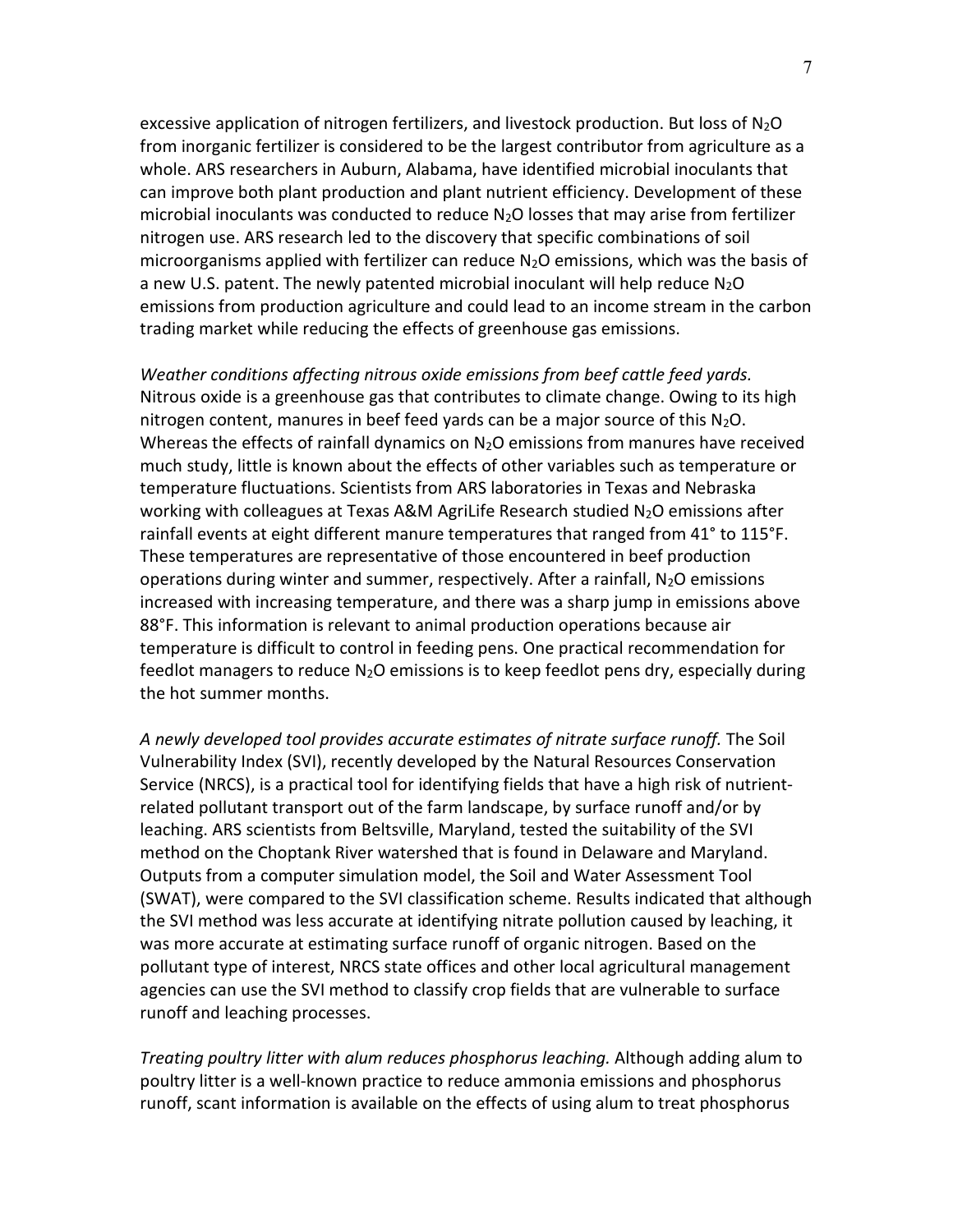leaching. ARS researchers in Fayetteville, Arkansas, found that treating poultry litter with alum decreased phosphate leaching by 86 percent. Research was conducted using intact soil cores taken from a small plot study that had been being evaluated for nutrient dynamics for 20 years. Cores from 52 plots were exposed to natural rainfall, and phosphorus leaching was measured for 1 year. At the highest poultry/alum litter application rate (4 tons/acre), alum reduced total phosphorus concentrations in leachate by 80 percent and the total mass of phosphorus leached was reduced by 86 percent, compared with untreated litter. Currently, alum is added to the litter of more than 1 billion broiler chickens each year in the United States, and its inclusion has a beneficial economic effect of \$10–20 million through improved air and surface water quality. In many parts of the country where soils are sandy, such as the Delmarva region in the Mid-Atlantic, poultry litter application is limited because of the risk of phosphorus leaching. This study demonstrated that alum greatly reduces the risk of phosphorus leaching, which provides a management option to growers to help reduce phosphorous runoff and thus improve surface water quality.

*Water quality effects from phosphorus can be substantial in the Chesapeake Bay watershed.* Agricultural phosphorus loss from fields and resulting water quality degradation continues to be an issue in the Chesapeake Bay watershed. Because many soils in the watershed have high levels of phosphorus, information is needed on how long it will take to reduce those levels and how much phosphorus levels will decrease. ARS researchers in Madison, Wisconsin, developed and used the Annual Phosphorus Loss Estimator (APLE) model to estimate soil phosphorus drawdown and loss for cropland in Maryland. They showed that a reduction in soil phosphorus levels throughout the state could reduce phosphorus loss to the Chesapeake Bay by 42 percent. However, it may take 30 to 40 years to reach the 42 percent target. Combining soil phosphorus drawdown with aggressive soil conservation could reduce phosphorus loss by 63 percent. There is potential to substantially reduce phosphorus loss from Maryland soils to the Chesapeake Bay, but it will require a continued effort to reduce both soil phosphorus and phosphorus transport from all cropland.

*Optimizing poultry litter use for crop production.* There is a large body of work showing that poultry litter (PL) is widely used as a nutrient source for crop production. However, crop yield in response to PL application is often different from yields resulting from the use of inorganic fertilizer (IF), depending on soil type, management conditions, and PL application practices. ARS researchers in Auburn, Alabama, reviewed 90 studies consisting of 866 observations from the scientific literature using statistical methods that combine results from multiple studies to identify common effects of PL and IF application. This evaluation showed several important findings: that the beneficial effect of PL compared with that of IF was greater in acidic soil than neutral or alkaline soils, and greater in medium-textured soils such as loams compared with light-textured sands or heavy-textured clays. Furthermore, conservation tillage with PL provided the greatest improvement to crop productivity; PL application rate, timing, and method also influenced crop productivity; the greatest benefits were observed when PL was applied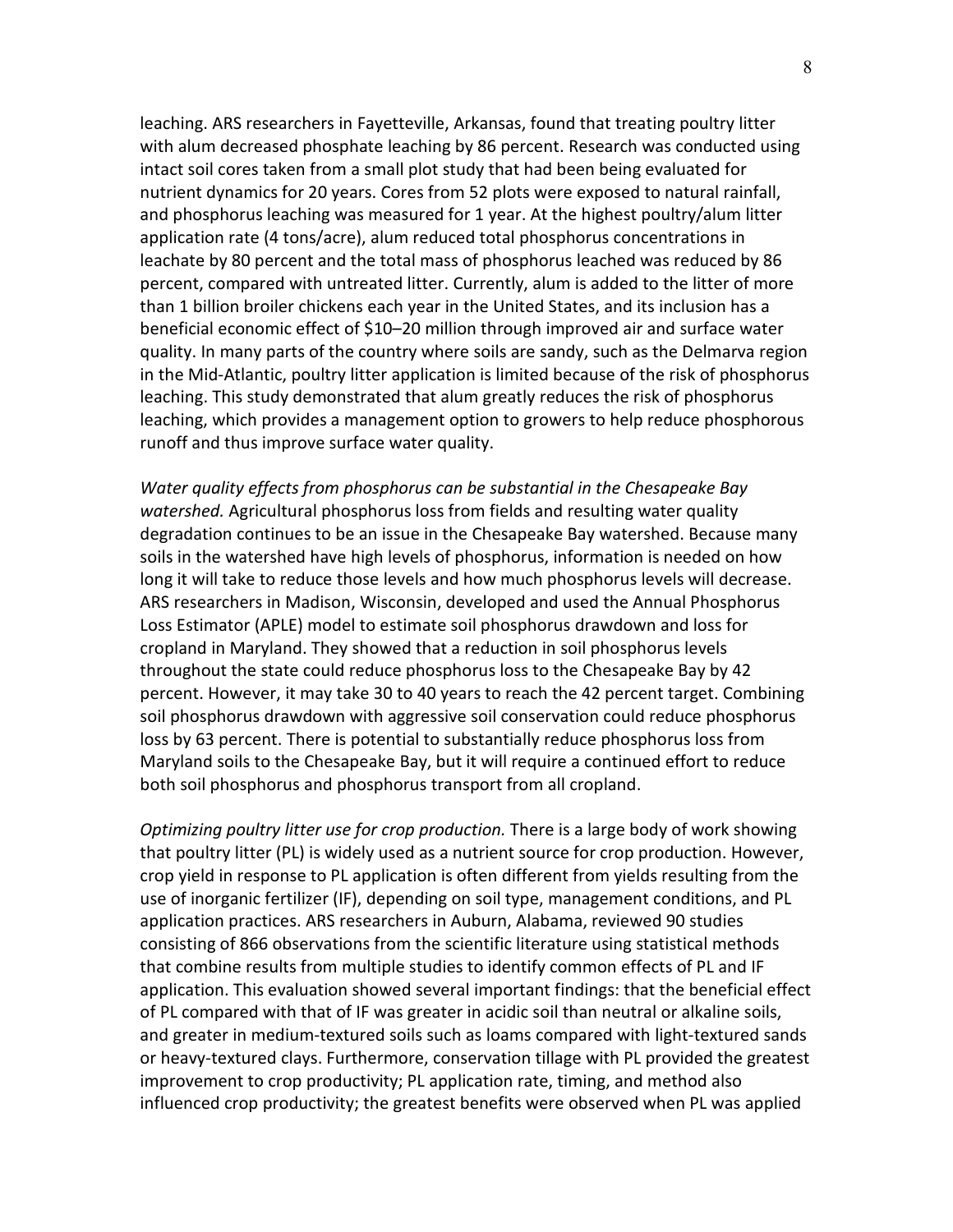at the highest application rate, more than 10 days before sowing, during consecutive years, and applied as surface broadcast or a subsurface band beside the crop row rather than incorporated with tillage. Overall, this comprehensive and quantitative review showed that the benefits of PL are comparable to those of IF; however, the greatest benefits were observed with long-term annual (3 or more) litter applications. Results from this study will aid extension personnel and agricultural land practitioners in prescribing PL use in crop production systems.

*New soil health measurement allows analysis of multiple enzymes in one sample.* Farmers are interested in how their management and cropping practices promote, sustain, or degrade soil health. They need simple soil health tools to help them select sustainable soil management practices, but simple measures of soil health have been difficult to develop. The enzyme activities of soil organisms are highly sensitive to management and represent measures of soil functions, but the current protocols are time consuming because each enzyme is measured separately. To solve this problem, ARS scientists in Lubbock, Texas, and Morris, Minnesota, developed an assay that can measure multiple enzyme activities in one soil sample, thus simplifying the measurement and providing a protocol that is adaptable to many climatic zones and cropping systems. This method provides a powerful index related to soil health. The new assay will enable producers and land owners to assess soil health and then adopt cropping practices that improve soil health.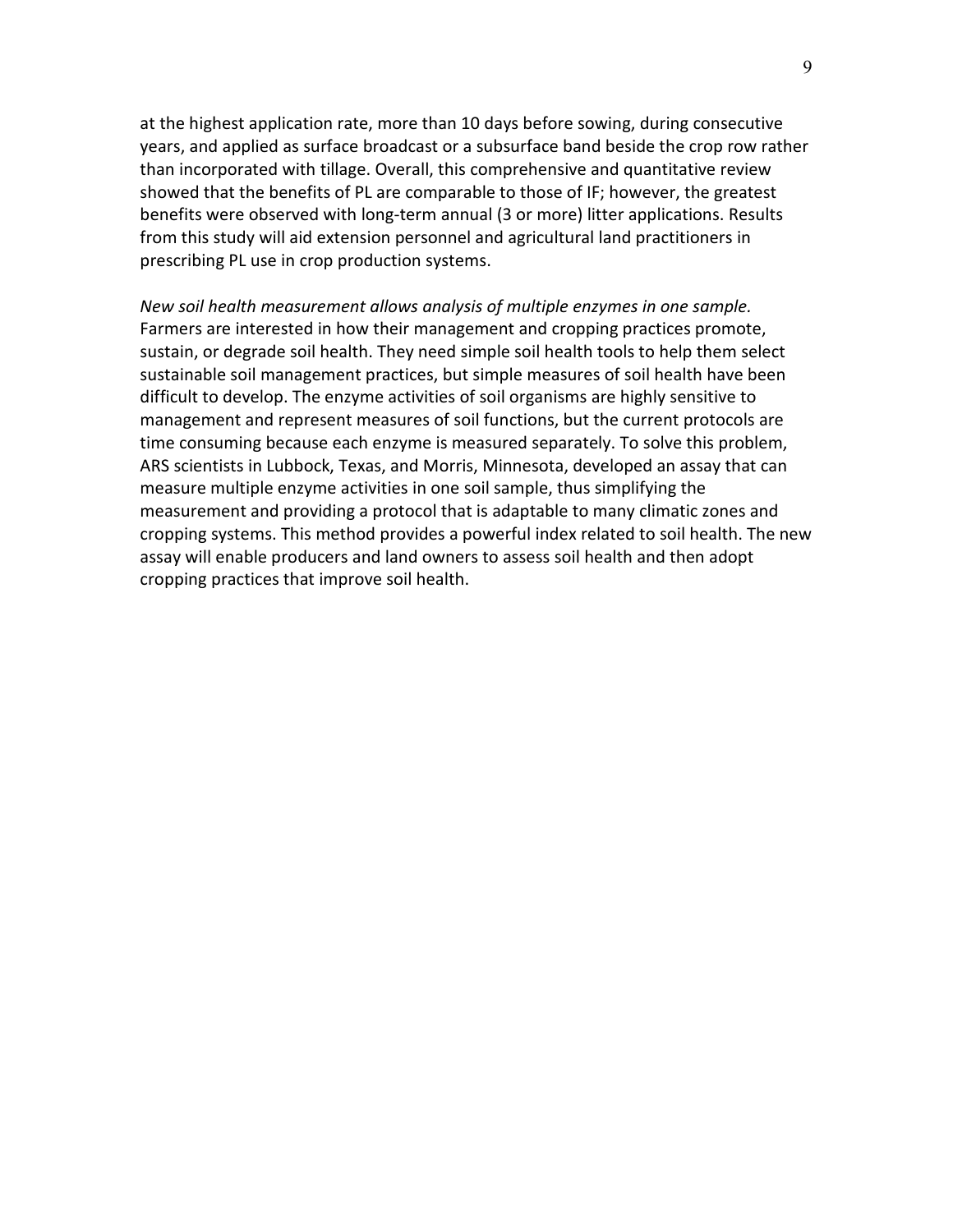## **Component 3. Reducing environmental risk of agricultural operations**

The third component of the Soil and Air National Program Action Plan focuses on research that evaluates approaches to lower environmental risks that may arise from agriculture. One of the most commonly thought of risks that agriculture is thought to pose arises from chemicals that are used in agriculture (e.g., fertilizers or pesticides) that migrate off-site and have undesirable consequences to surrounding environments. The potential loss of such contaminants from agricultural landscapes to the surrounding environment can pose potential risks to plant, animal, and human health. However, environmental risks arising from agriculture may not only include the agrochemicals of concern (e.g., fertilizers and pesticides), but also gases; odorants; volatile organic compounds (VOCs); other airborne contaminants (e.g., particulates of less than 10μm [PM10]); pharmaceutically active compounds (PACs); and even pathogens, antibioticresistant bacteria, antibiotic-resistance genes, heavy metals, and other contaminants. Not only is off-site transport of high concern, but the generation, transport, and loss of these constituents and other materials of concern if of importance. Furthermore, their generation, loss and transport processes may be exacerbated by changing weather patterns attributed to climate change. Therefore, NP212 scientists conduct critical research that will help understand the dynamics of, and reduce the presence and impacts of, these potentially hazardous contaminants in agricultural systems – which is the focus of this component of research.

## **Selected Accomplishments**

*Antibiotic resistance is more common in natural prairies than in organic farming operations.* Bacteria that are resistant to antibiotics are found throughout the natural world, even in areas where antibiotics have never been used. The use of antibiotics in modern agricultural production is a concern for the public and research community alike because it is thought that irresponsible antibiotic use may lead to the development of antibiotic-resistant microorganisms that could affect human health. ARS researchers in Lincoln, Nebraska, found that antibiotic resistance to two classes of antibiotics was detected at high levels in 13 Nebraska organic farming operations. Interestingly, most of the resistance genes were detected more frequently in nearby natural prairie soils than in soils on the organic farms. This information suggests that farming practices that use manure do not lead to an increase in long-term antibiotic resistance in the soil. The findings will inform and support U.S. policy positions for national and international trade negotiations around antibiotic use in U.S. agricultural products.

*Beef cattle raised without antibiotics have lower levels of resistant bacteria than conventionally raised beef cattle.* There is an increasing concern that antibiotic use in food animals leads to antibiotic-resistant foodborne bacteria. ARS scientists from Clay Center, Nebraska, and Bowling Green, Kentucky, in collaboration with Colorado State University researchers, investigated the health of beef cattle raised without antibiotics. Fecal samples were collected monthly over 1 year from 30 cattle raised without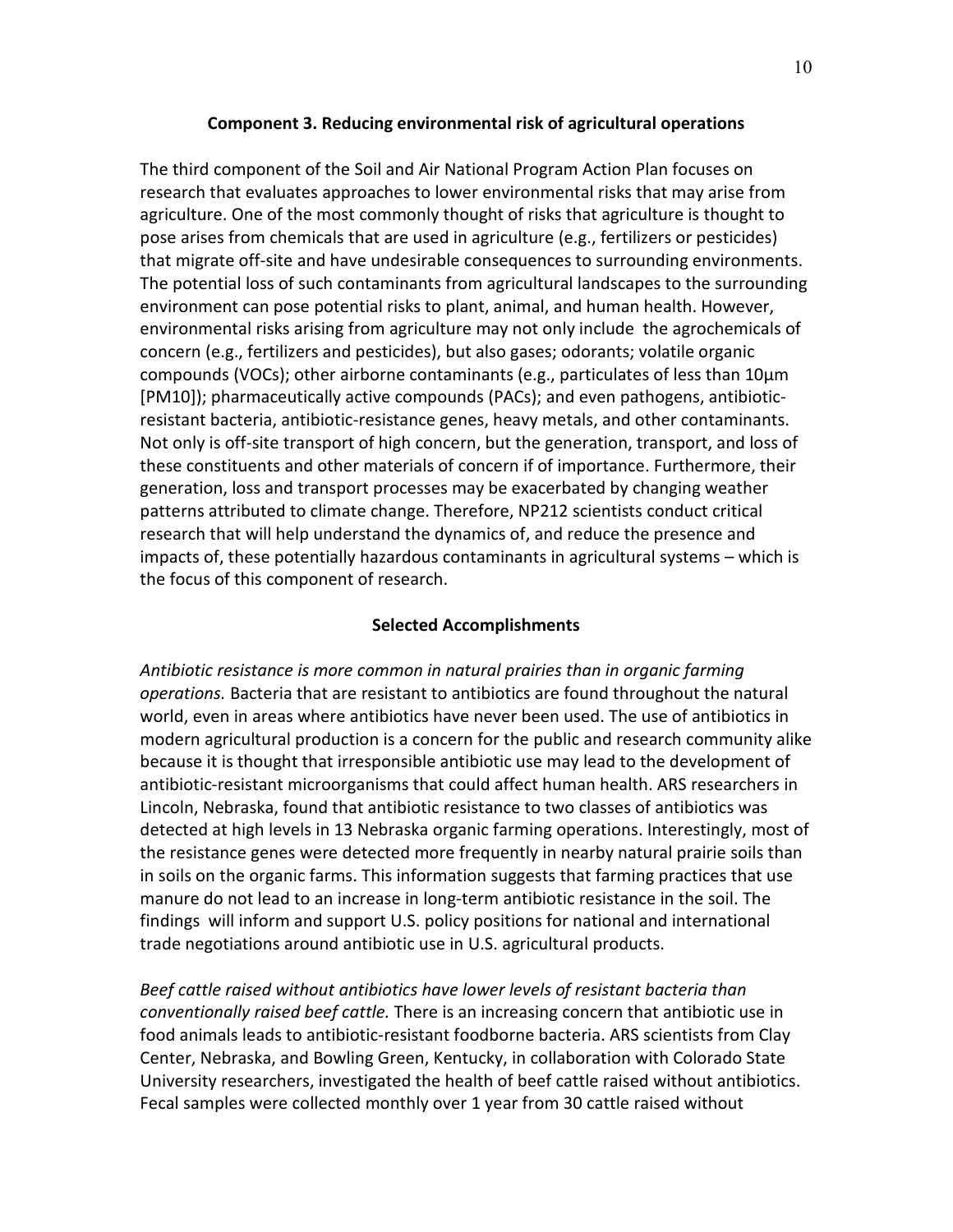antibiotics, and 30 conventionally raised cattle at a commercial slaughterhouse. Levels of third-generation cephalosporin-resistant E. coli, erythromycin-resistant Enterococcus species, and erythromycin and tetracycline resistance genes were significantly lower in cattle raised without antibiotics. Resistance to most of the remaining antibiotics, and the levels of bacteria such as Salmonella, were not different between the two groups. This study indicates that optimized antibiotic stewardship can reduce the burden of antibiotic resistance associated with food animal production systems. Results of this study can be used for quantitative risk assessment to further quantify the effect of raising beef cattle without antibiotics to reduce human exposure and subsequent possible infections from antibiotic-resistant bacteria.

*Novel gas-permeable membranes greatly reduce gaseous ammonia in poultry barns.* Conservation and recovery of nitrogen from livestock and urban wastes is important for both economic and environmental reasons. ARS researchers in Florence, South Carolina, developed new systems using gas-permeable membranes to collect and reuse ammonia that is harvested from waste in poultry barns and thus removing ammonia from the air. The membrane manifolds are suspended inside the barns and the gaseous ammonia closest to the litter is removed. The technology has been demonstrated at University of Maryland Eastern Shore chicken houses through a National Institute of Food and Agriculture grant. In rooms fitted with the ammonia recovery system, the ammonia level decreased 46 percent in the air and 45 percent in the litter, and bird mortality was reduced 47 percent. The new system offers poultry producers a better way to manage ammonia and bird health in their poultry barns.

*Ground soybean hulls can be used in swine operations to reduce manure odors.* Odors from confined animal feeding operations can be a nuisance to neighbors. Ground soybean hulls contain a naturally occurring enzyme called soybean peroxidase, which has been shown to reduce odors from swine manure in laboratory tests. ARS scientists in Bushland, Texas, and researchers at Iowa State University carried out a farm-scale experiment in a realistic swine production setting to further evaluate how odors could be reduced. The team found that applying ground soybean hulls to swine pens resulted in a 36 to 80 percent reduction in the chemicals most responsible for swine odor. The total treatment cost, including materials and labor, was \$2.62 per marketed pig. These results give swine producers and consultants a new and cost-effective way to reduce odors.

*Microbial risk assessment related to agricultural operations*. Human exposure to gastrointestinal pathogens by environmental routes—particularly through drinking water—is an important public health burden. Quantitative microbial risk assessment (QMRA) is a method that can predict this burden, but QMRA predictions have not been validated for many pathogens. ARS researchers in Marshfield, Wisconsin, compared QMRA predictions to epidemiological measurements collected during outbreaks of waterborne gastrointestinal disease, and confirmed that QMRA can reliably estimate human disease rates due to waterborne gastrointestinal pathogens. Policymakers and